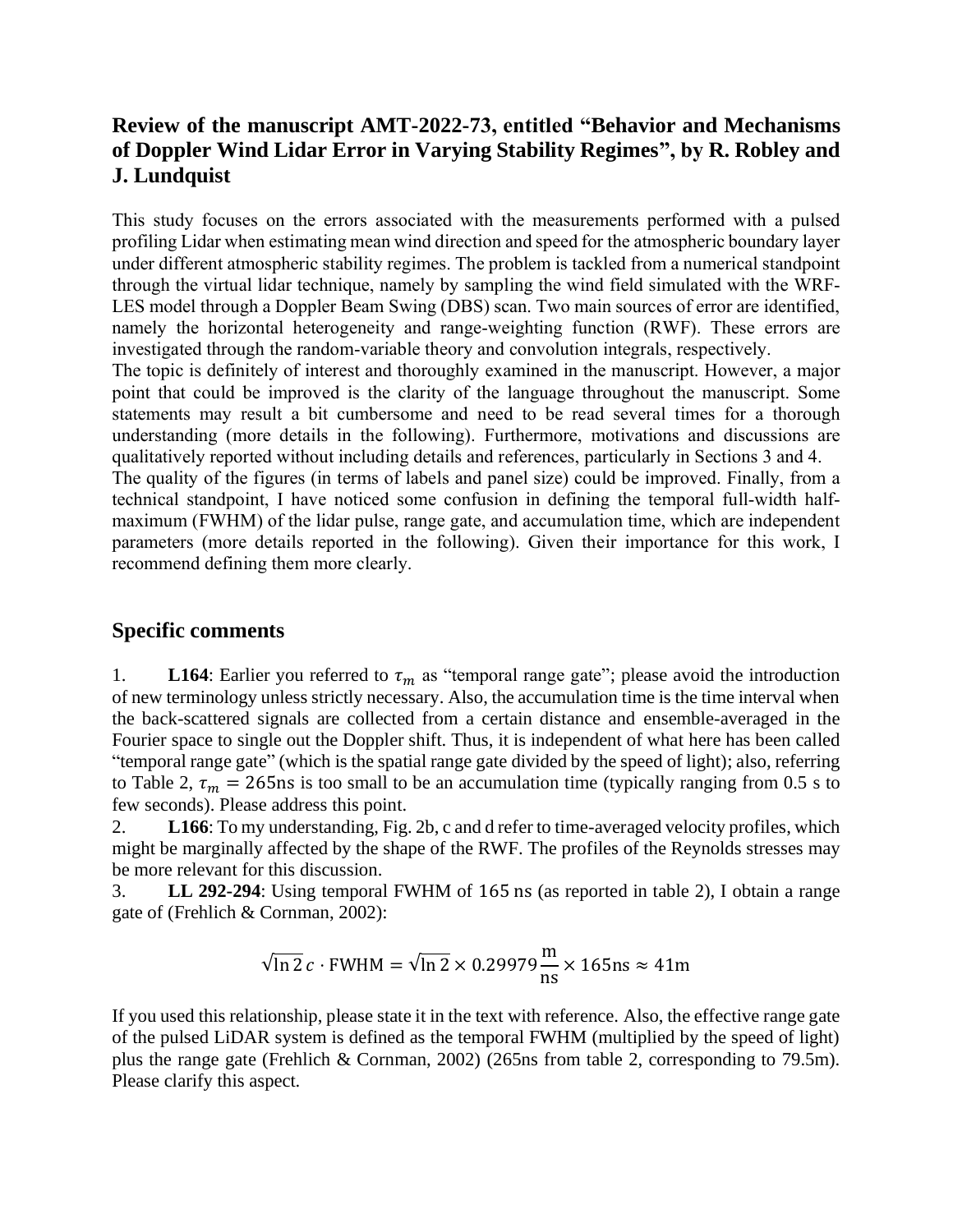4. **L310**: In my opinion, an important point missing in this analysis, with respect to a realscale experiment, is the decreasing of the backscatter coefficient moving away from the lidar, and, thus, the carrier-to-noise ratio (CNR). In other words, the presence of noise in the backscattered signal can severely impair the outcome from the lidar, and, thus, the velocity statistics. I understand that this effect is out of the scope of this analysis, but it could be mentioned when the error analysis is carried out.

5. **LL323-331**: This part would be clearer with a figure reporting vertical profiles of statistical estimators of the error. Please remove Appendix A and put the relative figure here.

6. **LL336-340**: From figure 5 (leftmost panel), I expected the mean error for the volumeaveraged case to be lower than that for the 'tower' case considering the lower standard deviation. Can you please add some comments on this feature?

7. **LL427-428**: Is this velocity still a function of time? If so, please add this detail.

8. **LL444-445**: In general, the homogeneity is not violated due to the presence of turbulence. A flow can be homogeneous in a certain direction (i.e. having the same p.d.f. for all the sampled points) even in presence of turbulence. The lack of homogeneity is given by local spatio-temporal variations of the mean flow and turbulence statistics. Please rephrase this sentence accordingly, if you agree.

9. **L506-507**: I am not sure why the RWF should impact the time-, streamwise- and spanwiseaveraged velocity components for a homogeneous flow since the time and length scale of the flow are much greater than the probe volume. Please clarify.

10. **Figure 12**: If the aim is to highlight the flow heterogeneity, then instantaneous flow visualizations cannot provide this information. Flow visualizations would work better. On the other hand, if you just want to show the positioning of the Windcube V2 within the domain, this figure works fine.

11. **L653**: Please provide more details about the trend line.

12. **LL 668-671**: This improvement is not so evident in Figure 15. If you want to highlight it, for instance, you can plot the median Normalized Wind Speed Error (plus-minus 25th percentile) as a function of the misalignment.

13. **L681**: The term "noise" here is misleading. It can be replaced, for example, with "scattering" or "variability".

14. **LL 702-704**: This sentence is unclear. It might not be correct to mention "mean error" referred to individual measurements. Further, it is unclear what the authors mean by saying "the time average approaches the potentially less biased 'ensemble' error from the selective subsample". Please clarify or rephrase it.

15. **L705**: To my understanding, here you refer to the variance (i.e. the uncertainty) associated with the mean of the random process, which is a function both of the variability of the process and the number of samples. Please clarify this aspect.

16. **L708-709**: This observation is qualitative and potentially not true. Please either remove this sentence or provide references.

17. **L717**: This assumption is correct, but it relies entirely upon the estimate of the decorrelation time  $\tau_c$ . Please provide details about its calculation. Or, as an alternative, if you are interested in a more precise estimate of the standard deviation error, a good reference is Benedict & Gould (1996).

18. **L739**: What do you mean with "background signal"? Do you refer to the time or space average?

19. **L900**: This equality is unclear. Please clarify and/or rephrase it.